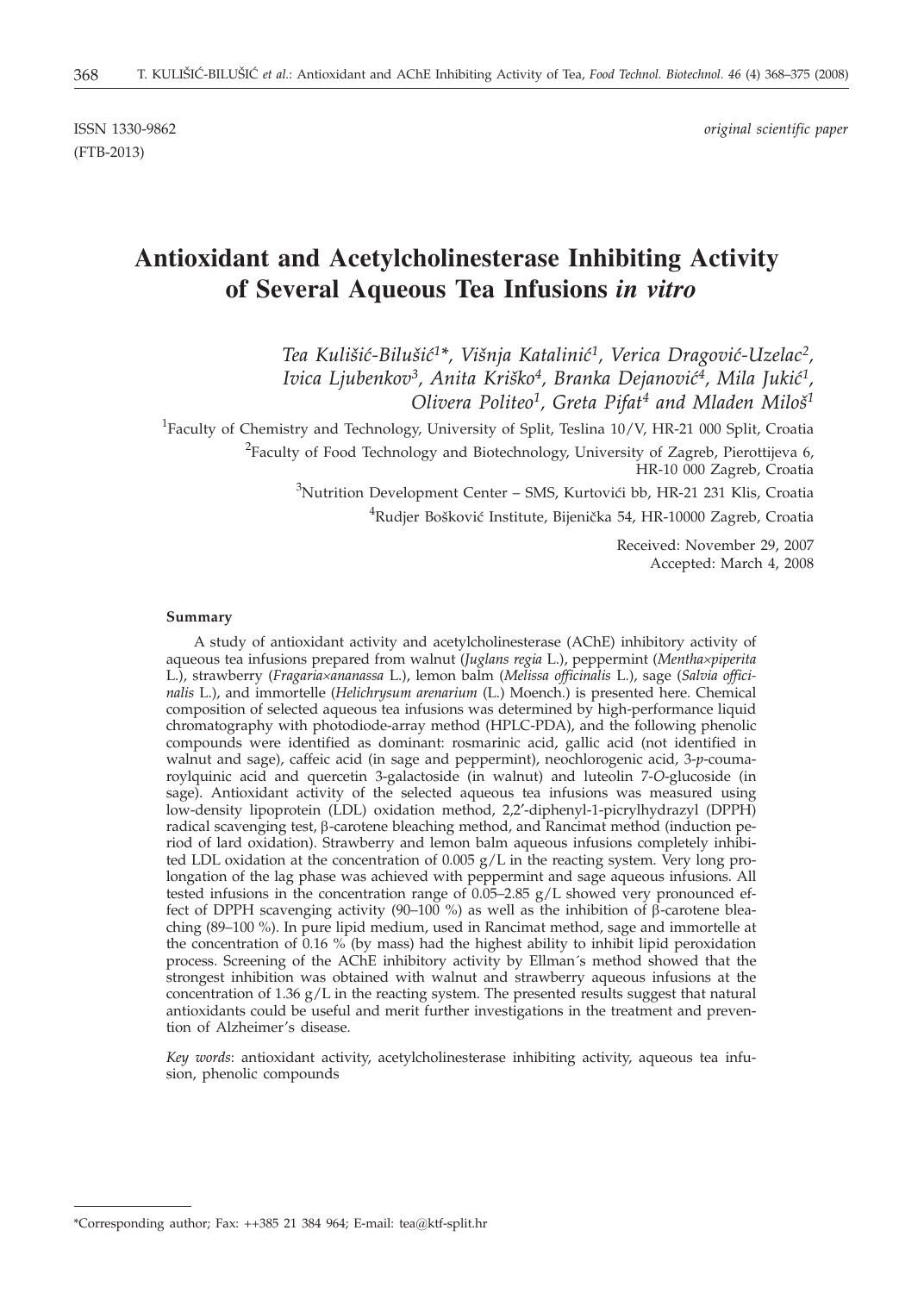## **Introduction**

Alzheimer's disease (AD) is the most common type of dementia in modern societies (affects more than 20 million people worldwide). It is characterized by the loss of cholinergic innervation, reduction of choline acetyltransferase (ChAT) and enhanced acetlycholinesterase (AChE) activity (*1*). AChE terminates the interaction between neurotransmitter acetylcholine (ACh) and the corresponding receptor protein (acetylcholine receptor, nAChR), which is the basis of the intercellular communication in brain.

There is numerous evidence which indicates that oxidative stress may contribute to the pathogenesis of AD. Pharmacological data as well as analytical data from human tissue and body fluids have implicated oxidation products of fatty acids in the pathogenesis of AD (*2*). Antioxidants can act by scavenging the reactive products of lipid peroxidation and may be useful in prevention and treatment of AD. However, clinical studies carried out so far do not provide the final answer whether antioxidants are truly protective against AD or not (*3*).

The modulation of AChE is presently the most accepted and recognized therapeutic marker for development of cognitive enhancers (*4*). Clinical drug trials in patients with AD have been focusing on drugs that augment levels of AChE in brain to compensate for the loss of cholinergic function (tacrine, donepezil, rivastigmine, galanthamine). Currently used cholinesterase inhibitors, like tacrine, produce side effects such as hepatotoxicity (*5*). In that sense, the use of natural bioactive compounds, like antioxidants, found their possible application in the prevention and treatment of AD. Recently discovered alkaloid galanthamine, obtained from the bulbs and flowers of Caucasian snowdrop (*Galanthus woronowii*), is competitive and reversible cholinesterase inhibitor. It is believed that it enhances cholinergic function by increasing the concentration of acetylcholine in brain. In the recent years, it has been recognized as an important therapeutic option used to slow down the process of neurological degeneration in Alzheimer's disease (*6*). Traykova *et al.* (*7*) reported on radical scavenging activity of galanthamine hydrobromide and proposed that the antioxidant properties observed *in vitro* may contribute to the therapeutic effect of galanthamine hydrobromide on patients with brain degeneration.

There are numerous reports about inhibitory effect of antioxidants, namely polyphenols, on AChE acivity. Kim *et al.* (*4*) showed that tea polyphenols exhibit a dramatic inhibitory effect on AChE activity and might be useful in the treatment of AD. According to Chan *et al.* (*8*), polyphenolic compound in apples (quercetin) may help the fight against AD. Foy *et al*. (*9*) studied plasma chain-breaking antioxidants  $\alpha$ -carotene,  $\beta$ -carotene, vitamins A, C and E in 79 patients suffering from AD, observing significant reductions in individual antioxidants in all patients. Their study supports the hypothesis that excessive free radical activity occurs in AD, which is manifested as a decrease in plasma chain-breaking antioxidants, especially vitamins A, C and E. Cardoso *et al.* (*10*) reported about high inhibitory activity of turbinate and desoxycodifoline (glucoalkaloids isolated from *Chimarrhis turbinata*) on AChE. *Salvia lavandulaefolia* (Spanish sage) extracts and their constituents show anticholinesterase and also, antioxidant effects (*5*).

The aim of this study is to examine the relationship between chemical composition and *in vitro* antioxidant and acetylcholinesterase inhibitory activity of aqueous tea infusions prepared from walnut (*Juglans regia* L.), strawberry (*Fragaria´ananassa* L.), lemon balm (*Melissa officinalis* L.), immortelle (*Helichrysum arenarium* L.), sage (*Salvia officinalis* L.) and peppermint (*Mentha´piperita* L.). These plants have been selected for this study due to their strong antioxidant capacity and high level of total phenols detected after screening of 70 medicinal plant extracts (*11*).

#### **Materials and Methods**

#### *Chemicals*

DPPH (2,2′-diphenyl-1-picrylhydrazyl) and linoleic acid were from Fluka (Switzerland). Tween 40, β-carotene, a-tocopherol, butylated hydroxyanisol (BHA), butylated hydroxytoluene (BHT), AChE (from electric eel), acetylcholine iodide (ATChI) and 5,5-dithiobis(2-nitrobenzoic) acid (DTNB) were purchased from Sigma- -Aldrich (Switzerland).

#### *Plant material*

Dried flowers and leaves of walnut (*Juglans regia* L., genus *Juglans*), peppermint (*Mentha´piperita* L., genus *Mentha*), strawberry (*Fragaria´ananassa* L., genus *Fragaria*), lemon balm (*Melissa officinalis* L., genus *Melissa*), sage (*Salvia officinalis* L., genus *Salvia*) and immortelle (*Helichrysum arenarium* (L.) Moench., genus *Helichrysum*) were used for the preparation of aqueous tea infusions. Samples of immortelle were collected on the island of Vis (Croatia) during summer 2006, while all other samples were purchased from the herbal drugstore.

For the preparation of aqueous tea infusions, 15 g of air-dried plant material were infused into 200 mL of hot distilled water for 30 min, filtered through Whatman no. 4 paper and then concentrated under vacuum to dryness at a temperature between 50 and 60 °C. The obtained residue was redissolved in distilled water to achieve the concentration of  $60 \text{ g/L}$ . The yield for selected infusions in g per dried mass (gdm) was the following: 2.10 for walnut; 1.68 for strawberry; 2.40 for peppermint; 1.92 for immortelle; 2.64 for lemon balm and 2.22 for sage.

# *Determination of total phenolic content in selected aqueous tea infusions*

Determination of total phenolic content in aqueous tea infusions prepared from walnut, peppermint, strawberry, lemon balm, sage and immortelle was carried out according to Amerine and Ough (*12*) and Singleton and Rossi Jr. (*13*), using Folin-Ciocalteu colorimetric method, calibrated against gallic acid as the reference standard, and the results were expressed as GAE (gallic acid equivalents). Experiment was repeated three times.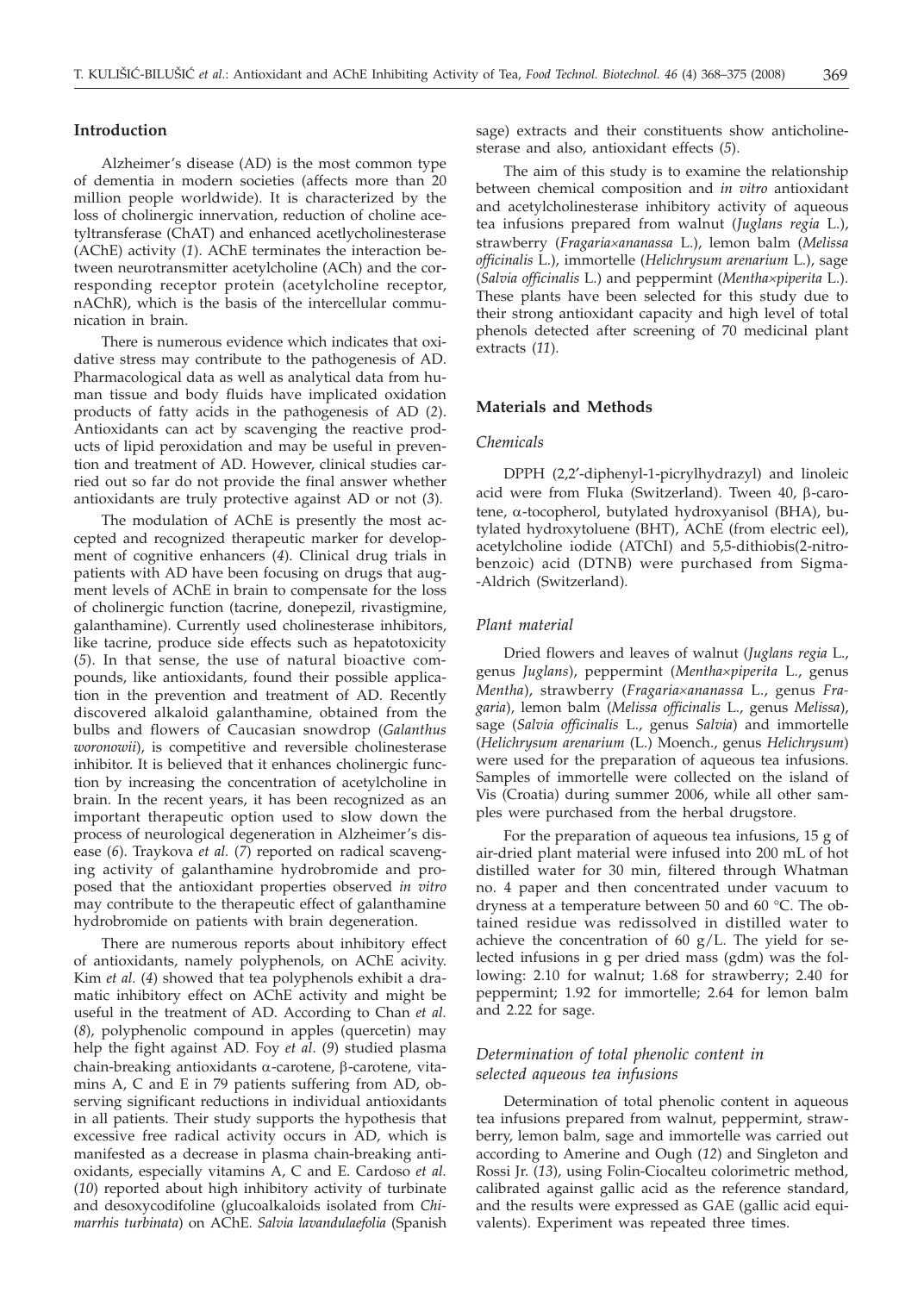#### *HPLC-PDA analysis of aqueous tea infusions*

The analytical HPLC system employed consisted of a Varian Pro Star System (Palo Alto, CA, USA) equipped with a Pro Star Solvent Delivery Module 230, Injector Rheodyne 7125, and Pro Star 330 UV/VIS-photodiode array detector. Chromatographic separations were performed on a Pinnacle II C-18 column ( $250 \times 4.6$  mm i.d., 5  $\mu$ m) including Pinnacle C18 guard column (10 $\times$ 4 mm i.d., 5 um) (Restek, Bellefonte, USA). Gradient elution was effected using a ternary nonlinear gradient of the solvent mixture of methanol/water/acetic acid=10:88:2, by volume (solvent A), methanol/water/acetic acid=90:8:2, by volume (solvent B) and methanol (solvent C). The composition of solvent B was increased from 15 to 30 % in 15 min, then increased to 40 % in 3 min, held for 12 min and finally increased to 100 % in 5 min. Furthermore, the composition of solvent C was increased to 15 % in 2 min, then to 30 % in 11 min and returned to initial conditions in the next 2 min. Operating conditions were as follows: flow rate 0.7 mL/min, column temperature 20 °C, injection volumes 20  $\mu$ L of the standards and sample extracts. The measurements were performed on a UV/VIS-photodiode array detector with the highest detection sensitivity at 278 nm. Identification of separated compounds was carried out by comparing retention times and spectral data with those of authentic standards. Identified phenolic compounds were quantified using the external standard method and quantification was based on the peak area.

Calibration curves of the standards were made by diluting stock solutions of standards in 80 % aqueous methanol to yield (in mg/L): luteolin 5–50, eriocitrin and luteolin 7-*O*-glucoside 10–150, and rosmarinic acid 10– 100. The concentrations of the following phenolic acids: gallic acid, vanillic acid, *trans*-4-coumaric acid, ferulic acid, *trans*-cinnamic acid and *o*-hydroxycinnamic acid; as well as vanillin and (+)-catechin in selected aqueous infusions were determined by a Varian UV/VIS-photodiode array 330 detector, a ternary gradient liquid Pro Star 230 pump, column heater model 500 and Star chromatography workstation version 6.0. The (+)-catechin and phenolic acids were separated on ChromSep Omnisphere C18 column (250 mL $\times$ 4.6 mm; purchased from Varian) and maintained at 30 °C. Infusate samples were filtered through a 0.45-µm membrane and directly injected through a  $20$ - $\mu$ L fixed loop into the guard C18 column.

Samples were prepared and analysed in triplicate. Data are presented as a mean value±standard deviation.

### *Low-density lipoprotein isolation and oxidation*

Low-density lipoprotein (LDL) was isolated from 3 normolipidemic donors by density gradient ultracentrifugation as described by Jürgens *et al.* (*14*) using the fixed angle rotor Ti70 on a Beckman preparative ultracentrifuge. To avoid the LDL oxidation during its isolation, EDTA  $(1 g/L)$  was present in all steps of the process and all the buffers were flushed with argon. The purity of LDL fraction was checked by electrophoresis using Radiophor electrophoresis system with Lipidophor agar medium. Protein concentration was measured by the method of Lowry *et al.* (*15*). LDL concentration refers to its protein content.

Prior to copper-induced oxidation, LDL was dialysed exhaustively overnight against 200-fold volume of 0.01 M PBS (phosphate buffer saline, 0.9 % NaCL, pH=7.4), without EDTA in the argon atmosphere. The prepared samples contained LDL in the absence or presence of  $0.01$  and  $0.005$  g/L of aqueous tea infusions. Copper-induced oxidation of these LDL samples  $(0.1 \mu M)$  was triggered at 37 °C by 2.5  $\mu$ M CuSO<sub>4</sub> under aerated conditions. The effect of the selected aqueous tea infusions on LDL oxidation was followed using Varian Cary 50 UV/VIS spectrophotometer. The increase in the absorbance at 234 nm, indicative of the conjugated diene formation, was observed during the copper-induced oxidation. A kinetic study of the time course of LDL oxidation in terms of the lag, propagation and decomposition phases was performed according to an established protocol (*15*,*16*). In the LDL oxidation processes in control and tested samples, absorbance at 234 nm at each time point of oxidation was normalized with respect to the absorbance at the beginning of oxidation.

All experiments were done in triplicate and the results presented here refer to one chosen LDL preparation out of these three.

# *Measurement of the DPPH (2,2'-diphenyl-1- -picrylhydrazyl) radical scavenging activity*

Procedure of the measurement of the DPPH (2,2′-diphenyl-1-picrylhydrazyl) radical scavenging activity in aqueous tea infusions prepared from walnut, lemon balm, immortelle, sage, peppermint and strawberry was described by Kulišić et al. (17). The percentage inhibition of the DPPH radical was calculated according to the formula (*18*):

Inhibition=((
$$
A_{C(0)}-A_{A(t)}/A_{C(0)}\times 100
$$
 /1/

where  $A_{C(0)}$  is the absorbance of the control at  $t=0$  min and  $A_{A(t)}$  is the absorbance of the antioxidant at  $t=1$  h. All measurements were done in triplicate.

# *Determination of antioxidant activity using the b-carotene bleaching (BCB) method*

Determination of antioxidant activity using the  $\beta$ -carotene bleaching method was described by Kulišić et al. ( $17$ ). The percentage of the inhibition of  $\beta$ -carotene bleaching was calculated from the formula (*19*):

Inhibition of  $\beta$ -carotene bleaching= $(A_{A(120)}/A_{C(0)}) \times 100$  /2/

where  $A_{A(120)}$  is the absorbance of the antioxidant at  $t=120$  min and  $A_{C(0)}$  is the absorbance of the control at *t*=0 min. All measurements were done in triplicate.

#### *Induction period of lard oxidation (Rancimat assay)*

The induction period of lard with and without the addition of selected aqueous tea infusions was described by Kulišić et al. (17). The antioxidant activity index (AI) is calculated from the measured induction times, according to the following formula (*20*):

AI=Induction time of lard oxidation with antioxidant/Induction time of lard oxidation without antioxidant */*3*/*

All measurements were done in triplicate.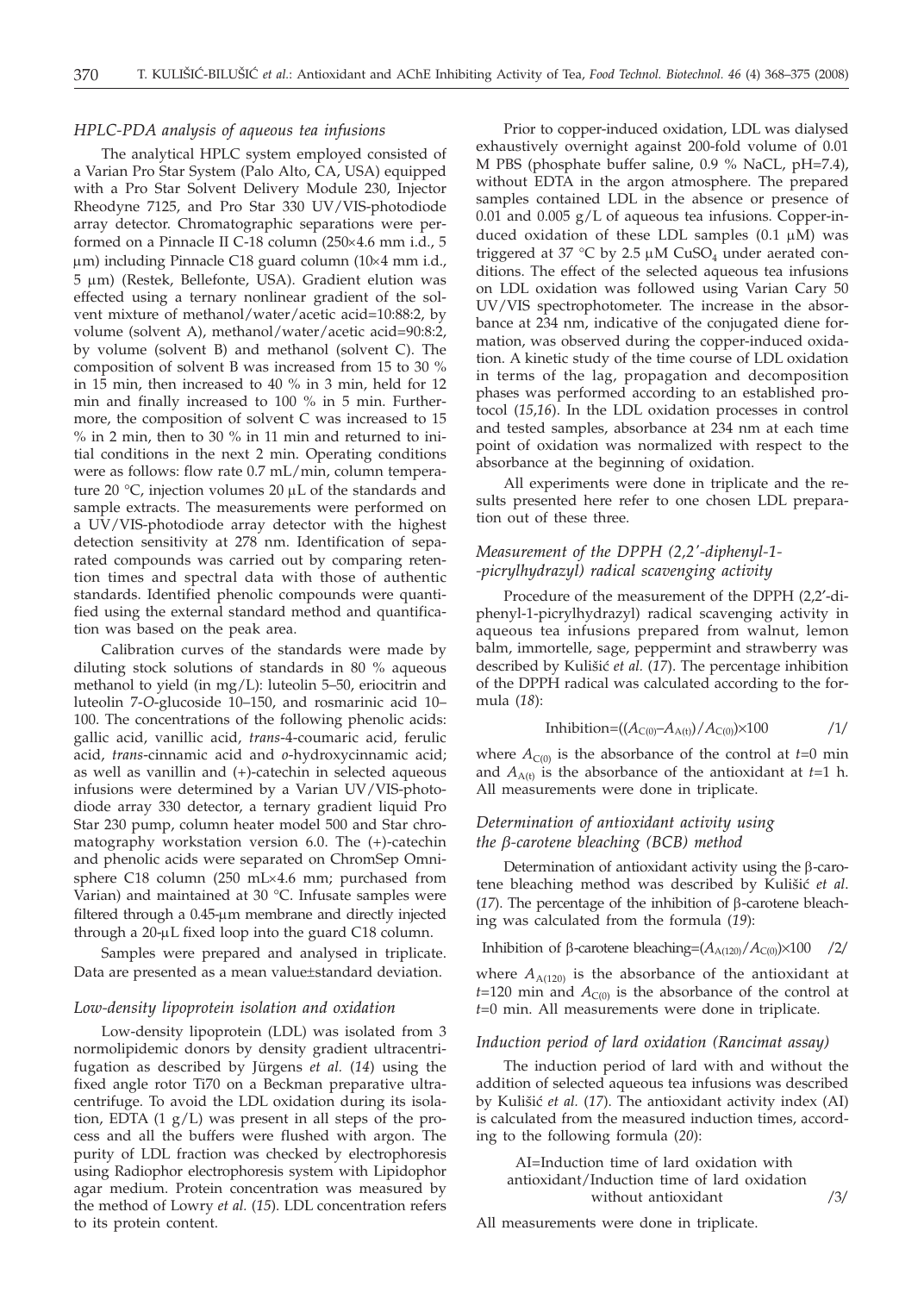#### *Acetylcholinesterase activity*

Inhibition of AChE was assessed by slightly modified colorimetric method of Ellman *et al.* (*21*). A typical run consisted of  $25 \mu L$  of the enzyme suspension at a final concentration of 0.008 U/mL, 1 mL of 0.1 M phosphate buffer, pH=8.0, 35  $\mu$ L of DTNB at a final concentration of 0.3 mM prepared in 0.1 M phosphate buffer, pH=7, with  $0.12$  M sodium bicarbonate, and  $25 \mu L$  of the test solution in ethanol. The sample was preincubated for 10 min (without substrate but with buffer and DTNB) at room temperature. The reaction was initiated by adding 25 uL of AChE to give a final concentration of 0.5 mM. The concentration of all samples was  $1.36$  g/L in the reacting system. Absorbance was measured on UV/VIS (double-beam) Perkin Elmer Lambda EZ 201 spectrophotometer at 412 nm. Each sample was assayed in triplicate.

#### *Statistical analysis*

Data were statistically analyzed by one-way analysis of variance (ANOVA), and p-values lower than 0.05 were considered significant.

## **Results and Discussion**

#### *Polyphenolic content of selected aqueous tea infusions*

Table 1 shows the content of total phenolics in the selected aqueous tea infusions determined by Folin-CioTable 1. Concentration of total phenols in aqueous tea infusions (g=60 g/L) from immortelle (*Helichrysum arenarium* (L.) Moench.), walnut (*Juglans regia* L.), strawberry (*Fragaria´ananassa* L.), lemon balm (*Melissa officinalis* L.), peppermint (*Mentha´piperita* L.) and sage (*Salvia officinalis* L.)

| Herb       | Total phenols/(mg per L of GAE) |
|------------|---------------------------------|
| Immortelle | 4501±195.00                     |
| Strawberry | 3217+27.72                      |
| Walnut     | 3541±82.89                      |
| Lemon balm | 5776±81.78                      |
| Sage       | 3676±204.00                     |
| Peppermint | 2512±122.00                     |
|            |                                 |

Values represent the average of triplicates±standard deviation; GAE=gallic acid equivalent

calteu method. Among the tested samples, the highest amounts of total phenolics were detected in lemon balm and immortelle infusions. Strawberry, walnut and sage tea infusions had lower and very similar phenolic content, while the smallest amount of total phenolics was detected in peppermint infusion.

Table 2 shows phenolic compounds identified in the selected aqueous tea infusions by HPLC-PDA analysis. Among phenolic acids, the presence of rosmarinic acid was detected as dominant in aqueous infusions, particu-

Table 2. Phenolic compounds identified in aqueous tea infusions from walnut (*Juglans regia* L.), peppermint (*Mentha´piperita* L.), immortelle (*Helichrysum arenarium* (L.) Moench.), lemon balm (*Melissa officinalis* L.) and strawberry (*Fragaria´ananassa* L.) (expressed as mg/g of dry plant material)

|                          | Strawberry        | Immortelle        | Walnut            | Sage              | Peppermint        | Lemon balm        |
|--------------------------|-------------------|-------------------|-------------------|-------------------|-------------------|-------------------|
| trans-Resveratrol        | $0.01 \pm 0.0056$ | $0.06 \pm 0.0030$ | $0.06 \pm 0.0030$ | $0.10\pm0.0050$   | $0.03 \pm 0.0010$ | n.d.              |
| $(+)$ -Catechin          | $1.71 \pm 0.0082$ | 7.35±0.2570       | $2.45 \pm 0.1240$ | $1.12 \pm 0.0039$ | $2.76 \pm 0.1340$ | n.d.              |
| Gallic acid              | 2.19±0.0081       | $0.36 \pm 0.0018$ | n.d.              | n.d.              | 5.37±0.2150       | $3.82 \pm 0.1610$ |
| Vanillic acid            | $0.37 \pm 0.0019$ | n.d.              | n.d.              | $0.26 \pm 0.0011$ | n.d.              | n.d.              |
| Vanillin                 | $0.69 \pm 0.0028$ | $0.49 \pm 0.2330$ | n.d.              | $0.09 \pm 0.0040$ | n.d.              | $0.89 \pm 0.0026$ |
| trans-4-Coumaric acid    | $0.21 \pm 0.0010$ | $1.17 \pm 0.0051$ | $0.27 \pm 0.0011$ | $0.09 \pm 0.0041$ | $0.57 \pm 0.0290$ | $0.29 \pm 0.0130$ |
| Ferulic acid             | $0.09 \pm 0.0050$ | $1.51 \pm 0.0060$ | $0.31 \pm 0.0014$ | 1.48±0.0073       | $1.30 \pm 0.0051$ | 2.29±0.1070       |
| trans-Cinnamic acid      | $0.02 \pm 0.0010$ | $0.03 \pm 0.0010$ | $0.14 \pm 0.0060$ | $0.01 \pm 0.0006$ | $0.03 \pm 0.0010$ | $0.37 \pm 0.0180$ |
| o-Hydroxycinnamic acid   | $0.61 \pm 0.0031$ | 1.86±0.0091       | $0.14 \pm 0.0070$ | $1.05 \pm 0.0048$ | $0.46 \pm 0.0020$ | $0.14 \pm 0.0060$ |
| Neochlorogenic acid      |                   |                   | 14.26±1.1600      | n.d.              | n.d.              | n.d.              |
| 3-p-Coumaroylquinic acid |                   |                   | 4.07±1.3173       | n.d.              | n.d.              | n.d.              |
| Chlorogenic acid         |                   |                   | 1.75±0.5911       | n.d.              | n.d.              | 3.44±0.7923       |
| Rosmarinic acid          |                   |                   | n.d.              | 64.15±34.7461     | 13.28±1.0573      | 15.90±1.2577      |
| Caffeic acid             |                   |                   | n.d.              | 1.49±0.1558       | $1.02 \pm 0.1598$ | n.d.              |
| Luteolin                 |                   |                   | n.d.              | 1.95±0.7203       | n.d.              | n.d.              |
| Luteolin 7-O-glucoside   |                   |                   | n.d.              | 37.46±3.1093      | $4.07 \pm 0.2394$ | 5.51±0.7048       |
| Eriocitrin               |                   |                   | n.d.              | n.d.              | $6.25 \pm 0.7710$ | n.d.              |
| Quercetin 3-galactoside  |                   |                   | 27.08±2.5730      | n.d.              | n.d.              | 2.37±0.4429       |
| Quercetin 3-arabinoside  |                   |                   | 2.77±0.4480       | n.d.              | n.d.              | n.d.              |
| Ouercetin 3-rutinoside   |                   |                   | n.d.              | n.d.              | n.d.              | 4.57±1.1092       |
| Ouercetin 3-rhamnoside   |                   |                   | 3.59±3.0070       | n.d.              | n.d.              | n.d.              |
|                          |                   |                   |                   |                   |                   |                   |

Values represent the average of triplicates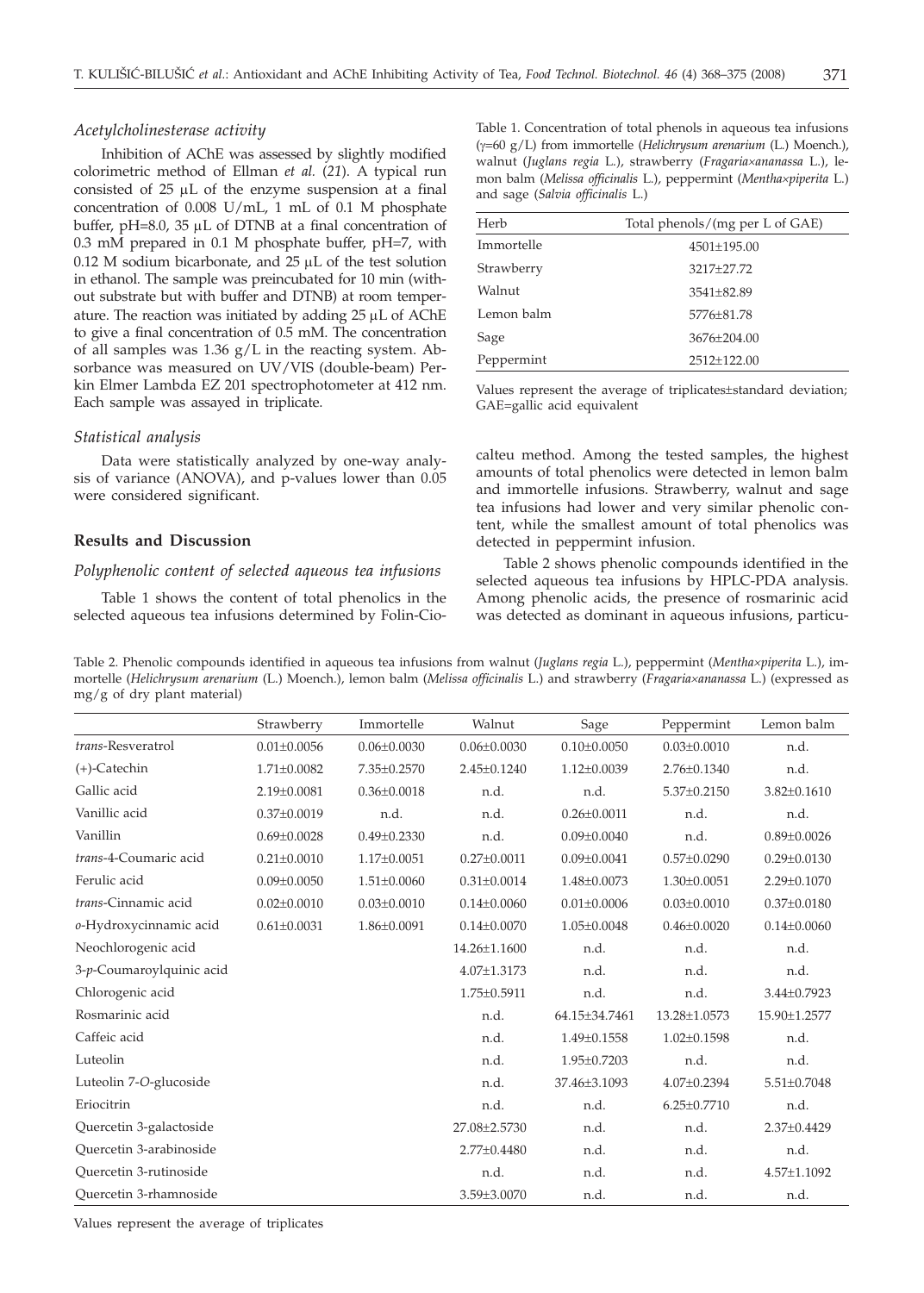larly in sage aqueous infusion. Gallic acid was identified in strawberry, immortelle, peppermint and lemon balm infusions. Neochlorogenic and 3-*p*-coumaroylquinic acids were detected in walnut aqueous infusion. Chlorogenic acid was identified in lemon balm and walnut aqueous infusions. Ferulic acid was detected in small concentrations in all infusions. Other phenolic compounds detected in the selected infusions were: luteolin 7-*O*-glucoside, quercetin 3-galactoside, and eriocitrin.

Similar results are presented by other authors who found that water extracts from herbs of the Lamiaceae family (lemon balm, sage and peppermint) are very rich in bound forms of phenolic compounds such as hydroxycinnamic acids and flavonoids (*22*).

# *Antioxidant activity of aqueous tea infusions*

Determination of antioxidant activity of aqueous tea infusions from immortelle, strawberry, walnut, peppermint, sage and lemon balm was based on four antioxidative methods (LDL oxidation test, DPPH radical scavenging method, b-carotene bleaching method and Rancimat method). Each of these methods evaluates the antioxidant activity of the prepared infusions under the different conditions.

The oxidation of LDL was used as a model for investigating the activity of the polyphenols as chain- -breaking antioxidants (*23*). Results presented in Fig. 1 show inhibition of copper-catalyzed oxidation of human LDL by selected aqueous tea infusions at the concentration of 0.005 g/L in the reacting system. All the tested infusions provoked the prolongation of the lag phase. The duration of the lag phase was  $(39±1)$  min for the LDL sample in the absence of aqueous infusions. At the concentration of 0.005 g/L, strawberry and lemon balm aqueous infusions completely inhibited oxidation process of LDL. Very long prolongation of the lag phase was achieved with peppermint (243±6) min and sage aqueous infusions (208±10) min. Immortelle aqueous infusion prolonged the duration of the lag phase for (155±2)



**Fig. 1**. Inhibition of LDL oxidation of aqueous tea infusions of strawberry (*Fragaria´ananassa* L.), lemon balm (*Melissa officinalis* L.), immortelle (*Helichrysum arenarium* (L.) Moench.), peppermint (*Mentha´piperita* L.), sage (*Salvia officinalis* L.) and walnut (*Juglans regia* L.) at the concentration of 0.005 g/L in the reacting system. Values represent mean value of three independent experiments

min, while walnut aqueous infusion prolonged the duration of the lag phase for (92±3) min. At the concentration of  $0.2$  g/L in the reacting system, aqueous tea infusions inhibited the oxidation of LDL, *i.e.* it did not enter the propagation phase during the measured time (data not shown). Inhibition of *in vitro* LDL oxidation by phenolic compounds from some tested plants (walnut, strawberry and peppermint) has also been demonstrated in several studies (*23*–*26*).

DPPH radical scavenging method was used to evaluate free radical scavenging ability by the selected aqueous tea infusions. Fig. 2 shows very high rate of DPPH inhibition of all the tested samples (90–100 %), even at their low concentrations in the medium  $\langle 1 g/L \rangle$ . In the case of strawberry aqueous infusion, high rate of DPPH inhibition was achieved at higher concentrations of samples (>1 g/L). All samples show dose-dependent radical scavenging activity. In comparison with the tested aqueous infusions, commercial antioxidants (BHT, BHA and α-tocopherol) reach the maximum of their radical scavenging effect at much lower range of concentrations. Aqueous tea infusions represent complex mixtures of different compounds and because of that their activity can hardly be compared with those of pure compounds.



**Fig. 2**. Radical scavenging effect of aqueous tea infusions of strawberry (*Fragaria´ananassa* L.), lemon balm (*Melissa officinalis* L.), immortelle (*Helichrysum arenarium* (L.) Moench.), peppermint (*Mentha´piperita* L.), sage (*Salvia officinalis* L.) and walnut (*Juglans regia* L.). Values represent mean value of three independent experiments

Phenolic compounds from the tested aqueous infusions like rosmarinic acid, gallic acid, caffeic acid, eriocitrin, quercetin, and neochlorogenic acid are already known as strong scavengers of free radicals and thus can explain very high DPPH inhibition rate of the selected infusions in this study (*27*–*30*).

The  $\beta$ -carotene bleaching method (coupled oxidation of  $\beta$ -carotene and linoleic acid) estimates the relative ability of antioxidant compounds in the plant extracts to scavenge the radical of linoleic acid peroxide that oxidizes  $\beta$ -carotene in the emulsion phase. Behaviour of the antioxidant in emulsion is still unresolved (*31*). In several studies (*32*–*34*), polar compounds did not show any antioxidant effect when using this method (in case of vi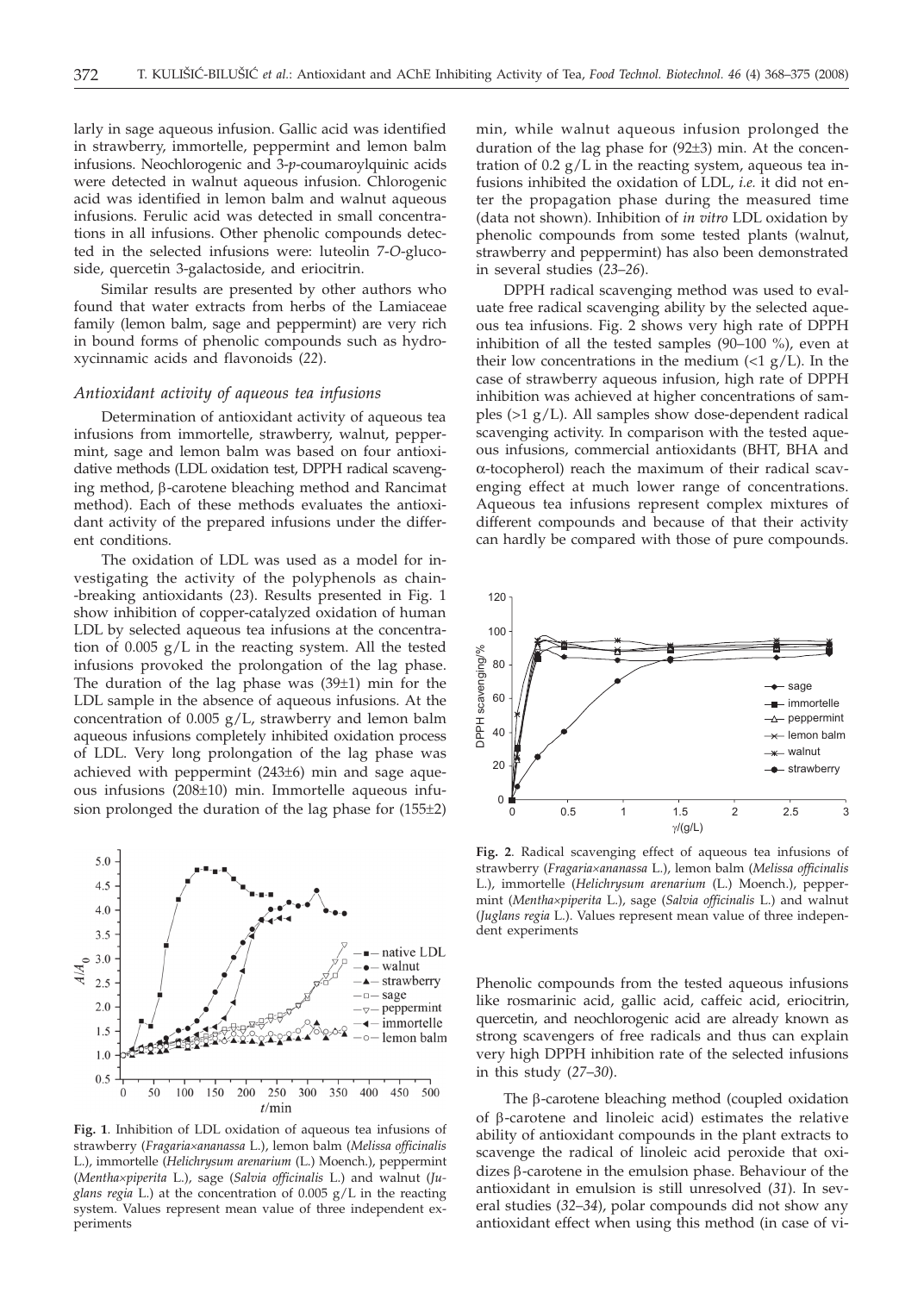tamin C). This is explained by polar paradox, based on the assumption that polar antioxidants, remaining in the aqueous phase of the emulsion, are more diluted in lipid phase and are thus less effective in protecting the linoleic acid. However, the inhibition of  $\beta$ -carotene bleaching by aqueous tea infusions from walnut, strawberry, sage, immortelle, mint and lemon balm was very high (80–100 %) (Fig. 3). This can be explained by structural features of compounds present in the selected aqueous infusions, which in some cases, according to Pratt and Birac (*35*), are probably more important than the polarity itself. Koleva *et al.* (*33*) noticed that a complex composition of the extracts could provoke certain interactions (synergistic, additive or antagonistic effects) between their components and/or the medium. Antioxidant activities of all the tested aqueous tea infusions were dose-dependent and, according to the results presented in Fig. 3, are comparable with commercial antioxidants (BHT, BHA and α-tocopherol).



Fig. 3. Inhibition of  $\beta$ -carotene bleaching of aqueous tea infusions of strawberry (*Fragaria´ananassa* L.), lemon balm (*Melissa officinalis* L.), immortelle (*Helichrysum arenarium* (L.) Moench.), peppermint (*Mentha´piperita* L.), sage (*Salvia officinalis* L.) and walnut (*Juglans regia* L.) in comparison with commercial antioxidants (BHT, BHA and α-tocopherol). Values represent mean value of three independent experiments

Different antioxidants added to lipids inhibit or retard their autoxidation. They function either by scavenging chain-carrying peroxyl radicals or by diminishing the formation of initiating lipid radicals (*36*). Rancimat method is an accelerated oxidation test running at elevated temperatures with the sample exposed to air. This results in autoxidation within few hours. Table 3 shows induction times and antioxidant activity index of aqueous tea infusions from lemon balm, walnut, immortelle, sage, peppermint and strawberry at the concentration of 0.16 % (by mass) in the reacting system. Aqueous infusion from sage showed the largest increase of induction time in comparison with pure lard (10.83 h). Smaller increase of the induction time was present in aqueous infusions from immortelle (7.67 h), while the increase of induction time of walnut, peppermint, strawberry and lemon balm was the smallest. The induction time of pure lard was  $(8.41\pm2.1)$  h in the test with aqueous tea infusion from walnut and sage, and (6.30±1.6) h in the test with aqueous tea infusion from immortelle, strawberry

| Antioxidant  | Induction time/h | AI   |
|--------------|------------------|------|
| Walnut       | 14.98±2.3        | 1.78 |
| Peppermint   | $12.62 \pm 1.8$  | 2.00 |
| Strawberry   | $11.30 \pm 1.4$  | 1.34 |
| Sage         | $19.24 \pm 2.1$  | 2.28 |
| Immortelle   | $13.97{\pm}3.0$  | 1.66 |
| Lemon balm   | $11.80 \pm 2.7$  | 1.56 |
| <b>BHT</b>   | 19.80±1.2        | 3.60 |
| BHA          | 37.80±2.3        | 7.20 |
| α-Tocopherol | $35.40 \pm 1.9$  | 6.30 |
|              |                  |      |

\* Concentration of the tested antioxidant added to the lard was 0.16 % (by mass) in the reacting system

Values represent average of triplicates±standard deviation

and peppermint, while in the test with synthetic antioxidants (BHT, BHA, α-tocopherol) it was  $(5.2\pm1.7)$  h. ANOVA analysis showed that the tested samples are significantly different. Presented results indicate that antioxidant activity in pure lard medium, detected by Rancimat method, does not correlate with total phenolic content (see Table 1). This can be explained by differences in the stability of phenolic compounds in the lipid medium under 100 °C, differences in their solubility in the lipid medium, and also by their different inhibitory activity toward lipid peroxidation process. Von Gadow *et al.* (*30*) reported different antioxidant activity of specific phenolic acids and flavonoids using Rancimat method. The exact mechanism of antioxidant action of phenolic compounds in lipids has not been completely explained so far (*37*).

# *Inhibitory effect of aqueous tea infusions on acetylcholinesterase activity in vitro*

Inhibitory effect of the selected aqueous tea infusions on acetylcholinesterase (AChE) activity was determined by using Ellman´s colorimetric method. Acetylcholine is hydrolyzed by acetylcholinesterase producing acetic acid and thiocholine. Thiocholine reacts with the Ellman reagent DNTB (5,5-dithiobis-2-nitrobenzoic acid) to produce the anion of 5-thio-2-nitrobenzoic acid (TNB) and the increase of its absorption indicates enzyme activity (*38*).

To date, the use of acetylcholinesterase inhibitors is the only therapy that has shown consistent positive results in the treatment of Alzheimer´s disease (*39*). Fig. 4 shows the rate of AChE inhibition by the tested aqueous tea infusions (at the concentration of  $1.36$  g/L in the reacting system) in comparison with commercial antioxidants at the same concentration (BHT, BHA, gallic acid and  $\alpha$ -tocopherol). Aqueous tea infusions from walnut and strawberry show 45 and 42.5 % inhibition of AChE,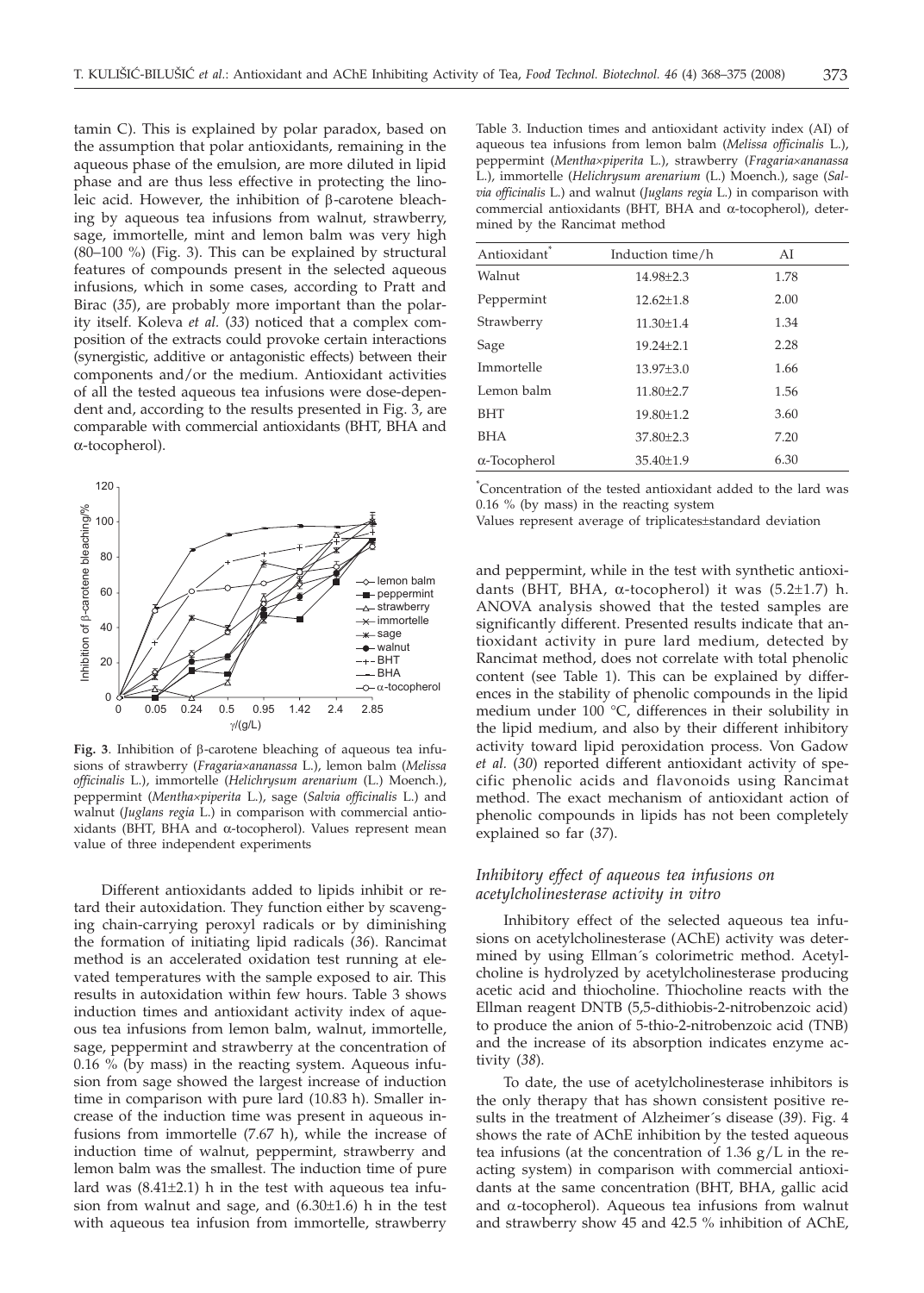

**Fig. 4**. Inhibitory activity of aqueous tea infusions from lemon balm (*Melissa officinalis* L.), peppermint (*Mentha´piperita* L.), strawberry (*Fragaria´ananassa* L.), immortelle (*Helichrysum arenarium* (L.) Moench.), sage (*Salvia officinalis* L.) and walnut (*Juglans regia* L.) on acetylcholinesterase (AChE) in comparison with pure antioxidant compounds (BHT, BHA, a-tocopherol, gallic acid and catechin). Values represent mean value of three independent experiments

respectively. Chauhan *et al.* (*40*) reported high inhibition of amyloid beta  $(A\beta)$  protein, the principal component of amyloid plaques in the brains of patients with AD, by the walnut extract. They proposed that polyphenolic compounds (such as flavonoids) present in walnut may be responsible for its anti-amyloidogenic activity. Sage, immortelle and peppermint aqueous infusions show weaker inhibition of AChE (27–33 %), although Perry *et al.* (*41*) observed its high inhibition by sage (68 %, at the concentration of 2.5 mg/mL). Similarly, the inhibition of AChE by lemon balm aqueous infusion is very weak (2 %), but in some cases it has been found rather high (>50 %) (*42*). This can be explained by differences in sample preparation or by different chemical profile of the samples. According to the presented results, the inhibition of AChE activity does not correlate with the total phenolic content determined in aqueous tea infusions. For example, total phenolic content is the highest in lemon balm aqueous infusion, while its inhibitory activity of AChE was very faint according to Ellman´s method. It is highly probable that a specific phenolic component (like quercetin 3-galactoside) is more important than the total content of phenolic compounds for the rate of AChE inhibition. The rate of AChE inhibition by pure compounds BHT, BHA, gallic acid and  $\alpha$ -tocopherol is very high.

#### **Conclusions**

Presented results prove that selected infusions represent a mixture of compounds with very pronounced biological activity. In that sense, aqueous tea infusions from walnut (*Juglans regia* L.), strawberry (*Fragaria´ananassa* L.), peppermint (*Mentha´piperita* L.), lemon balm (*Melissa officinalis* L.), immortelle (*Helichrysum arenarium* (L.) Moench.) and sage (*Salvia officinalis* L.) showed high rate of antioxidant activity by all used methods (LDL oxidation method, DPPH radical scavenging assay, β-carotene bleaching method and Rancimat method). Inhibition of LDL oxidation is the highest for aqueous infusions of strawberry and lemon balm. Furthermore, all tested infusions have very high and very similar rate of DPPH scavenging as well as the inhibition of  $\beta$ -carotene bleaching. In pure lipid medium, used in Rancimat method, the ability of inhibition of peroxidation process is the strongest in sage and immortelle infusions. The antioxidant activity of other tested infusions in pure lipid medium was also pronounced. Screening of the AChE inhibitory activity by Ellman´s method showed high inhibitory activity of walnut and strawberry aqueous infusions. Such effect makes them interesting for more detailed investigation for the treatment of Alzheimer´s disease.

#### *Acknowledgements*

This work was supported by the Ministry of Science, Education and Sports of the Republic of Croatia, projects 011-2160547-1330, 011-2160547-2226 and 011-2160547- -2226.

## **References**

- *1.* B.P.F. Rutten, H.W.M. Steinbusch, H. Korr, C. Schmitz, Antioxidants and Alzheimer´s disease: From bench to bedside (and back again), *Curr. Opin*. *Clin. Nutr. Metab. Care, 5* (2002) 645–651.
- *2.* S. Akhondzadeh, S.H. Abbasi, Herbal medicine in the treatment of Alzheimer´s disease, *Am. J. Alzheimers Dis. Other Demen. 21* (2006) 113–118.
- *3.* T.J. Montine, J.D. Morrow, Fatty acid oxidation in the pathogenesis of Alzheimer's disease, *Am. J. Pathol. 166* (2005) 1283–1289.
- *4.* H.K. Kim, M. Kim, S. Kim, M. Kim, J.H. Chung, Effects of green tea polyphenol on cognitive and acetlycholinesterase activities, *Biosci. Biotechnol. Biochem. 68* (2004) 1977– 1979.
- *5.* N.S.L. Perry, C. Bollen, E.K. Perry, C. Ballard, *Salvia* for dementia therapy: Review of pharmacological activity and pilot tolerability clinical trial, *Pharmacol. Biochem. Behav. 75* (2003) 651–659.
- *6.* M. Heinrich, H.L. Teoh, Galanthamine from snowdrop The development of a modern drug against Alzheimer´s disease from local Caucasian knowledge, *J. Ethnopharmacol. 92* (2004) 147–162.
- *7.* M. Traykova, T. Traykov, V. Hadjimitova, K. Krikorian, N. Bojadgieva, Antioxidant properties of galantamine hydrobromide, *Z. Naturforsch. 58c* (2003) 361–365.
- *8.* A. Chan, V. Graves, T.B. Shea, Apple juice concentrate maintains acetlycholine levels following dietary compromise, *J. Alzheimers Dis. 9* (2006) 287–291.
- *9.* C.J. Foy, A.P. Passmore, M.D. Vahidassr, I.S. Young, J.T. Lawson, Plasma chain-breaking antioxidants in Alzheimer´s disease, vascular dementia and Parkinson´s disease, *Q. J. Med. 92* (1999) 39–45.
- *10.* C.L. Cardoso, I. Castro-Gamboa, D.H. Siqueira Silva, M. Furlan, R. de A. Epifanio, A. da Cunha Pinto, C. Moraes de Rezende, J. Alencar Lima, V. da Silva Bolzani, Indole glucoalkaloids from *Chimarrhis turbinate* and their evaluation as antioxidant agents and acetlycholinesterase inhibitors, *J. Nat. Prod. 67* (2004) 1882–1885.
- 11. V. Katalinić, M. Miloš, T. Kulišić, M. Jukić, Screening of 70 medicinal plant extracts for antioxidant capacity and total phenols, *Food Chem. 94* (2006) 550–557.
- *12.* M.A. Amerine, C.S. Ough: *Methods for Analysis of Must and Wines*, John Wiley and Sons, New York, USA (1980) pp. 187–188, 192–194.